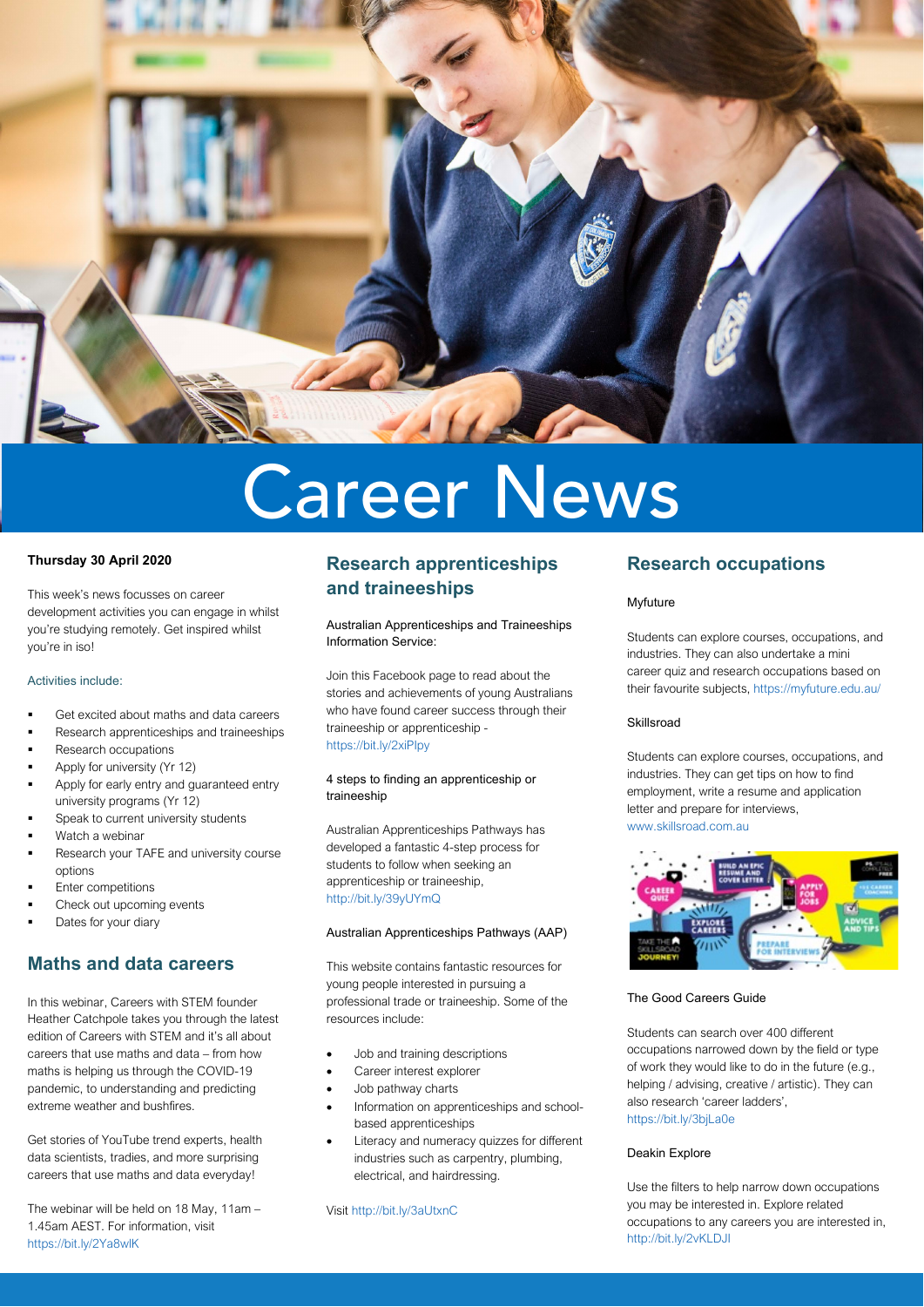# **Apply for university courses**

The following universities are now accepting applications for the 2021 intake:

#### University of New England

Applications are now open for the direct early entry program. It's free to apply and applications will close Friday 25 September. <https://bit.ly/39H4iVo>

#### Australia National University (ANU)

Applications are now open for Year 12 students to apply for courses, scholarships, and accommodation at ANU. Applications will be based on Year 11 results. For information on key dates and the admissions process, go to <https://bit.ly/2WVbyHn>

# **Apply for early entry programs**

Year 12 students are now able to apply for several early entry and guaranteed entry university programs.

Australian Catholic University

Community Achievers Program: Applications open on Friday 1 May 2020 and successful students could receive a conditional university offer as early as September,<https://bit.ly/2KjeSqJ>

Passion for Business: applications are now open for this early entry program. For information on the scheme, eligibility criteria, and the courses available, visit<https://bit.ly/2xJTNmP>

Passion for Law: applications are now open for this early entry program. For information on the scheme, eligibility criteria, and the courses available, visit<https://bit.ly/3aKamwi>



#### La Trobe University

#### Aspire Early Admissions Program:

Applications open on Friday 1 May 2020 and successful students could receive a conditional university offer as early as September, <http://bit.ly/2v9WOLN>

#### Southern Cross University

Transition to Uni: Applications are now open for this new guaranteed entry program. For information on this exciting new initiative, visit <https://bit.ly/3eyFmTb>

# **Speak to current university students**

Get inspired by speaking to university students

#### Chat to a current RMIT University student

You can live chat with a current RMIT student to ask about studying at RMIT[, https://bit.ly/2XYfASD](https://bit.ly/2XYfASD)

#### Chat to a current Australia National University (ANU) student

Find out what it's like to study at ANU by speaking to a current student via Zoom, <https://bit.ly/39EAwQI>



# **Watch a webinar**

Webinars are a great way to learn about a topic from the comfort of your home. The following are some webinars you may be interested in.

#### Staying healthy and happy in lockdown

RMIT University, 28 April, 6pm – 7pm Register - <https://bit.ly/3bg7h8l>

#### The importance of accurate journalism with RMIT ABC Fact Check

With the world in the grip of an unprecedented health crisis, hear how RMIT ABC Fact Check are launching CoronaCheck to ensure that the information we share is accurate and fact-based. This will be an interactive session with Q&A available so you can also ask any questions you might have.

RMIT University, 30 April, 12pm – 1pm. Register - <https://bit.ly/2VGozEV>

#### Science, Technology, Innovation and the Humanities in 2020

COVID-19 has impacted our societal norms beyond what most of us could've imagined and united us in a global fight. Hear from our Humanities, Innovation and Technology academics about how these areas overlap to problem solve.

La Trobe University, 30 April, 6pm – 7pm Register - <https://bit.ly/3cHj3sv>

# **Research your university and TAFE course options**

#### Tertiary Admission Centres

State-based Tertiary Admission Centres process course applications on behalf of universities, some TAFE institutes, and some private providers.

You can research courses, prerequisites, selection criteria and ATAR profiles for the 2020 intake.

Courses for the 2021 intake will be updated midyear but you can use the archived information as a guide.

Websites are listed below

| www.vtac.edu.au  |
|------------------|
| www.uac.edu.au   |
| www.gtac.edu.au  |
| www.satac.edu.au |
| www.utas.edu.au  |
| www.tisc.edu.au  |
|                  |

#### Australia wide search

Course Seeker is a fantastic website that enables students to be able to explore courses for each state in the one website.

You can research courses, prerequisites, selection criteria and ATAR profiles for the 2020 intake. Course information for the 2021 intake will be updated later in the year.

#### [www.courseseeker.edu.au](http://www.courseseeker.edu.au/)



MySkills is the national directory of vocational education (VET) organisations and courses. You can search for courses or occupations and use a location search.

You can also browse courses and occupations by industries such as health & community services, manufacturing & engineering, and arts & culture.

[www.myskills.gov.au](http://www.myskills.gov.au/)